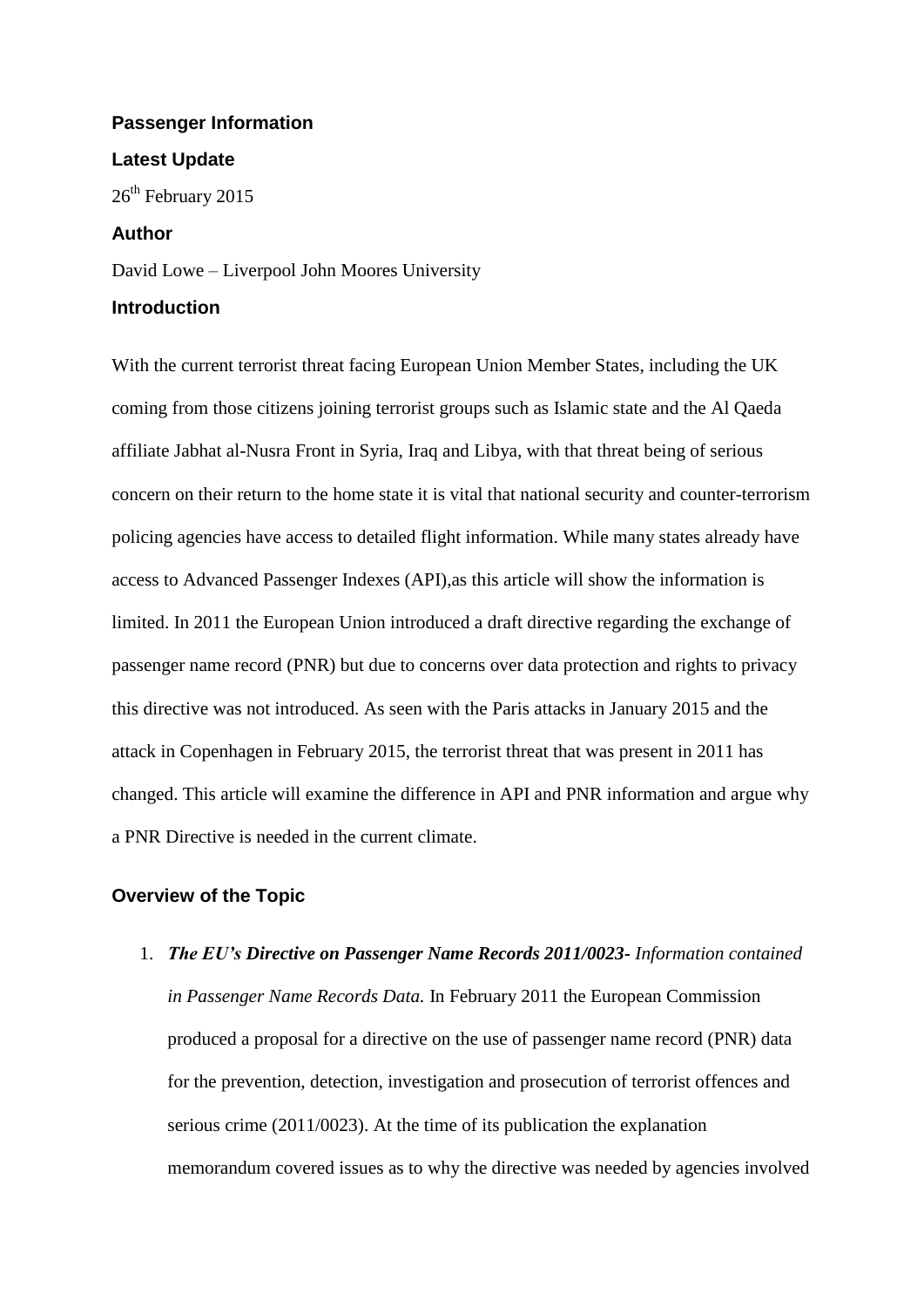in investigating terrorism and serious crime where a comparison was drawn between

PNR and aircraft passenger information (API). PNR's contain the following

information:

- 1. Name of Passenger;
- 2. Contact details for the travel agent or airline office;
- 3. Ticketing details;
- 4. Itinerary of at least one segment, which must be the same for all passengers listed;
- 5. Name of person providing the information or making the booking;
- 6. Passenger gender;
- 7. Passport details (includes nationality, passport number and date of passport expiry);
- 8. Date and place of birth;
- 9. Billing information;
- 10. Form of payment (include debit/credit card details);
- 11. Contact details (potentially include landline/mobile phone numbers);
- 12. Frequent flyer data; and
- 13. Vendor remarks kept by the airline (International Civil Aviation Organisation (2010) Guidelines on Passenger Name Record (PNR) Data Quebec: International Civil Aviation organisation).

This is far more extensive information compared to API's that only contains a passenger's

name, date of birth, gender, nationality and passport details and this limitation was recognised

by the European Commission in the explanatory memorandum to the PNR Directive saying:

'API data does not enable law enforcement authorities to conduct an assessment of passengers and therefore do not facilitate the detection of hitherto "unknown" criminals or *terrorists*' [my emphasis] (2011/0023 Directive p.7).

While API is useful in terrorism investigations at port and border controls for investigating

officers to ascertain who is on a flight list that can be checked to suspects already contained

within intelligence systems, the point being made above is API's are restrictive when trying

to ascertain the identity of those who are not known. However the additional information

contained in the Directive such as who made the booking or contact details and methods of

payment can be cross-checked to see if there is a connection with terrorist suspect in

intelligence systems. As stated above, Europol have already found that there are groups

facilitating the travel of individuals who may referred to in intelligence circles as clean-skins,

that is they are not on any intelligence system. However if from the PNR data a link is made,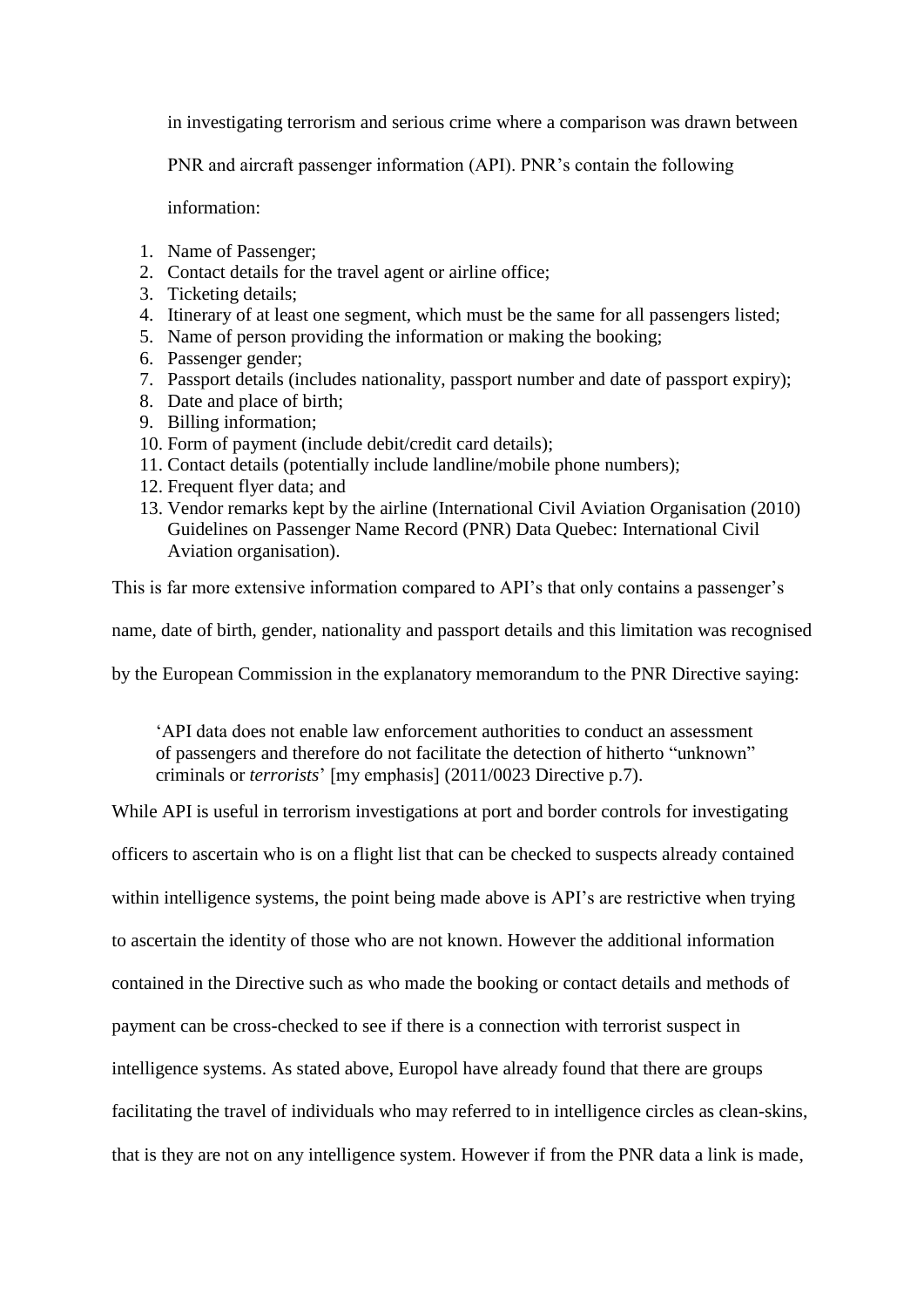this will greatly assist the officer in agencies investigating terrorism. The fact that PNR data is an important intelligence tool is also recognised in the PNR Directive's explanatory memorandum (Directive 2011/0023 Explanatory Memorandum p.8).

2. *Key Provisions in the 2011 PNR Directive -* While clearly stating the scope of use of PNR data was the prevention, detection and prevention of terrorist offences and serious crime (Directive 2011/0023 article 9) the Directive recommended that Member States identified competent authorities to process the PNR data issued form Passenger Information Units (Directive 2011/0023, article 5). It is clear that no decision should be taken by the competent authority on the basis of a person's race or ethnic origin, religious or philosophical belief, political opinion, trade union membership, health or sexual life. One concern with the Directive related to data retention was the protection of personal data and the transfer of data to third countries. In essence, the proposed period of detention of data by competent authority was 30 days, with the Passenger Information Unit to retain the data for 5 years (Directive 2011/0023 article 9). The protection of the data should be covered by the Council Framework Decision on the protection of personal data processed in the framework of police and judicial cooperation in criminal matters (FD 2008/977/JHA). The data subject has the right to expect the competent authority to fulfil their duties regarding their duties under the Framework Decision (article 18) and that includes the right for the data subject to have a judicial remedy for any breach of the rights guaranteed to them by the applicable national law (FD 2008/997/JHA article 20). Where the PNR data is transferred to a third country the Framework Decision makes it clear that it has to be ensured that the third country had an adequate level of protection of the intended data processing (FD 2008/997/JHA article 14).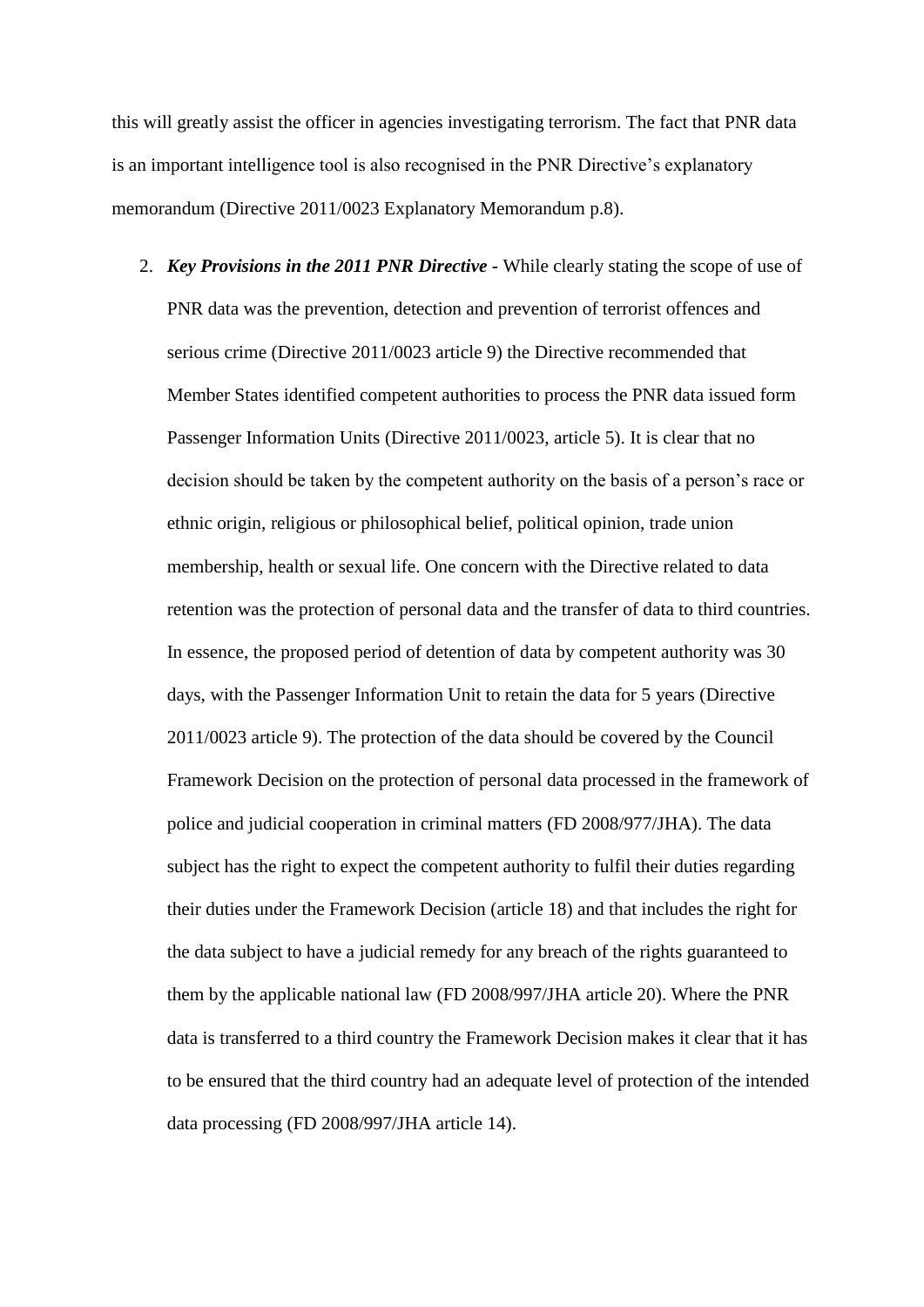- **3.** *Concerns Regarding The PNR Directive -* The European Parliament expressed concerns that the proposed method of automatically processing PNR data using fact based pre-determined assessment criteria was very wide and thought that such an assessment should never result in , '…profiling on the basis of sensitive data' (Directive 2011/0023 Memorandum p.10). In light of current issues regarding terrorist groups such as Islamic State, compared to when the PNR Directive was proposed the terrorist threat has escalated in severity since 2011 and is not only real but is potentially dangerous to the right to life of EU citizens. This is important as the European Data Protection Supervisor also questioned if the PNR Directive was necessary and proportionate, with the main concern being the collection of data of innocent persons. He criticised the Directive proposal as contributing towards a surveillance society (Directive 2011/0023 Memorandum p.10).
- 4. *Concerns Over a Surveillance Society -* In April 2013, the Committee on Civil Liberties of the European Parliament (LIBE) saw the PNR Directive being too wide and consequently refused to agree for the need of the Directive. The concerns mainly cantered on Passenger Information Unit as having the potential to refuse to erase a person's data even if they are not suspected of a crime and the Committee had a concern the Directive left it open to authorities to carry out offender profiling on individuals who matched certain behaviour (The European Citizen 2014). 2013 was a year where fears of a surveillance society were confirmed following the revelations by the former US National Security Agency (NSA) employee, Edward Snowdon on the practices of the NSA and the UK's General Communications Headquarters (GCHQ) in particular Operation PRISM and the bulk surveillance of electronic forms of communication and telephone use, some of which was unauthorised (Greenwald 2014 pp.33-42). The shock waves of the NSA's actions reverberated around the world,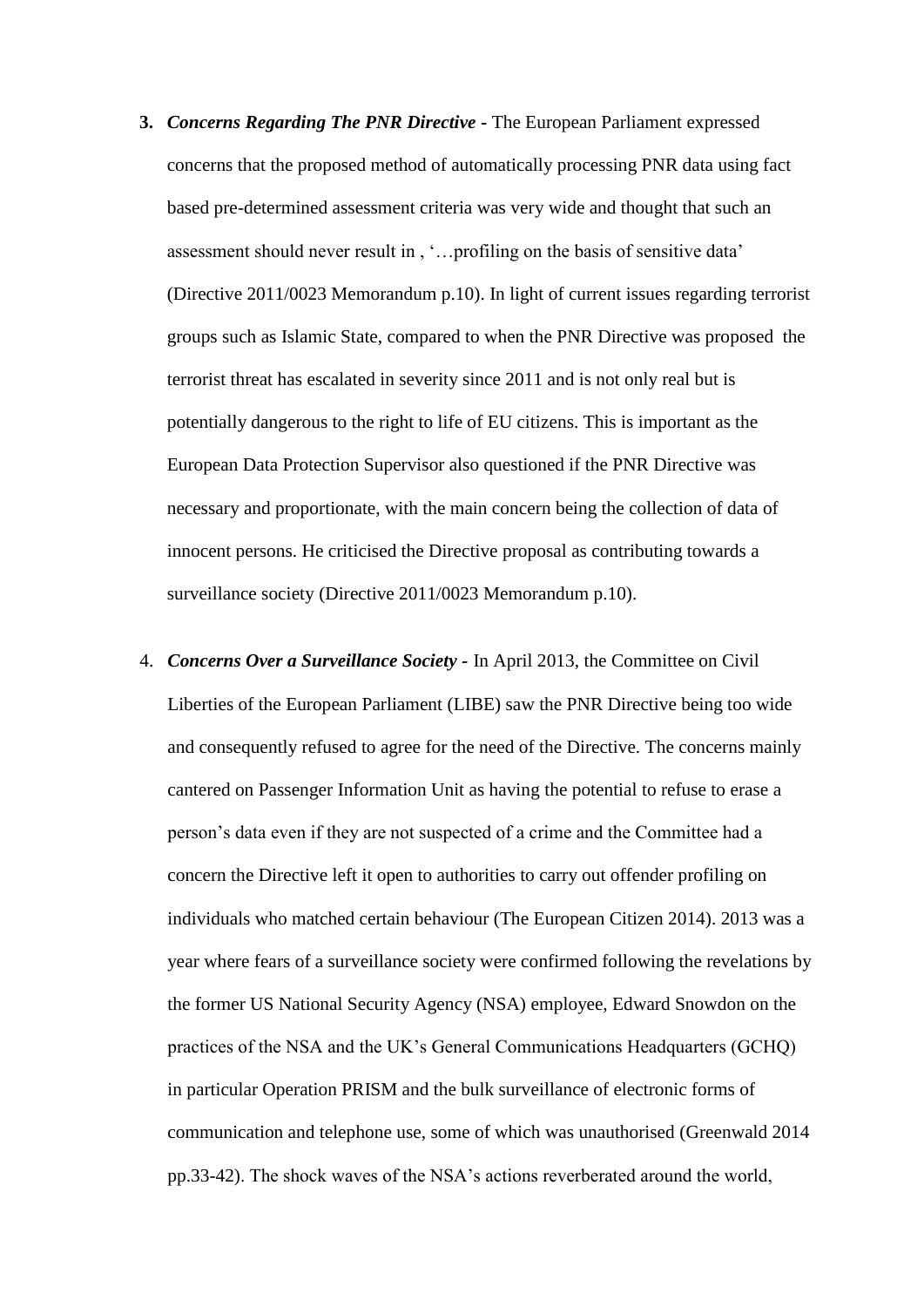more so when it was revealed that politicians in the EU's Member States were also spied on by the NSA, in particular the German Chancellor Angela Merkel (Greenwald 2014 p. 141). As Greenwald (the *Guardian* newspaper journalist Snowden passed the NSA documentation onto) says, what is more remarkable are the revelations that the NSA was spying on millions of European Citizen adding;

'…in addition to foreign leaders the United states … also spied extensively on international organisations such as the United Nations to gain a diplomatic advantage.' (Greenwald 2014 p142)

It is understandable why there is such a concern in recommending further powers of surveillance to national security and policing agencies, yet a balance has to be drawn between the needs of protecting the interests of security within the EU's Member States and the rights of individual citizens.

European Union law is clear that personal data is to be protected. Article 16 of the Treaty on the Functioning of the European Union (TFEU) states that everyone has the right to the protection of personal data concerning them (TFEU C326/55 Article 16(1)) and the European Parliament and the Council must act in accordance with ordinary legislative procedure that will lay down rules relating to the protection of individuals with regard to the processing of personal data by Union institutions, bodies, office and agencies when carrying out activities that fall with the scope of EU law (TFEU article 16(2)) as does article 39 in the Treaty of Union. The Charter of Fundamental Rights of the European Union also is clear that everyone has the right to the protection of personal data concerning them (2000/C 364/01 Article 8(1)) 8(2)). In that right it states, '…data must be processed fairly for specified purposes on the basis of consent of the person concerned *or some other legitimate basis laid down by law'* (2000/C 364/01 Article 8(2)) [My emphasis]. This is in addition to the respect the state must have for the right of a person to their private and family life in both the Charter of Fundamental Rights of the European Union (2000/C 364/01 Article 7) and the Council of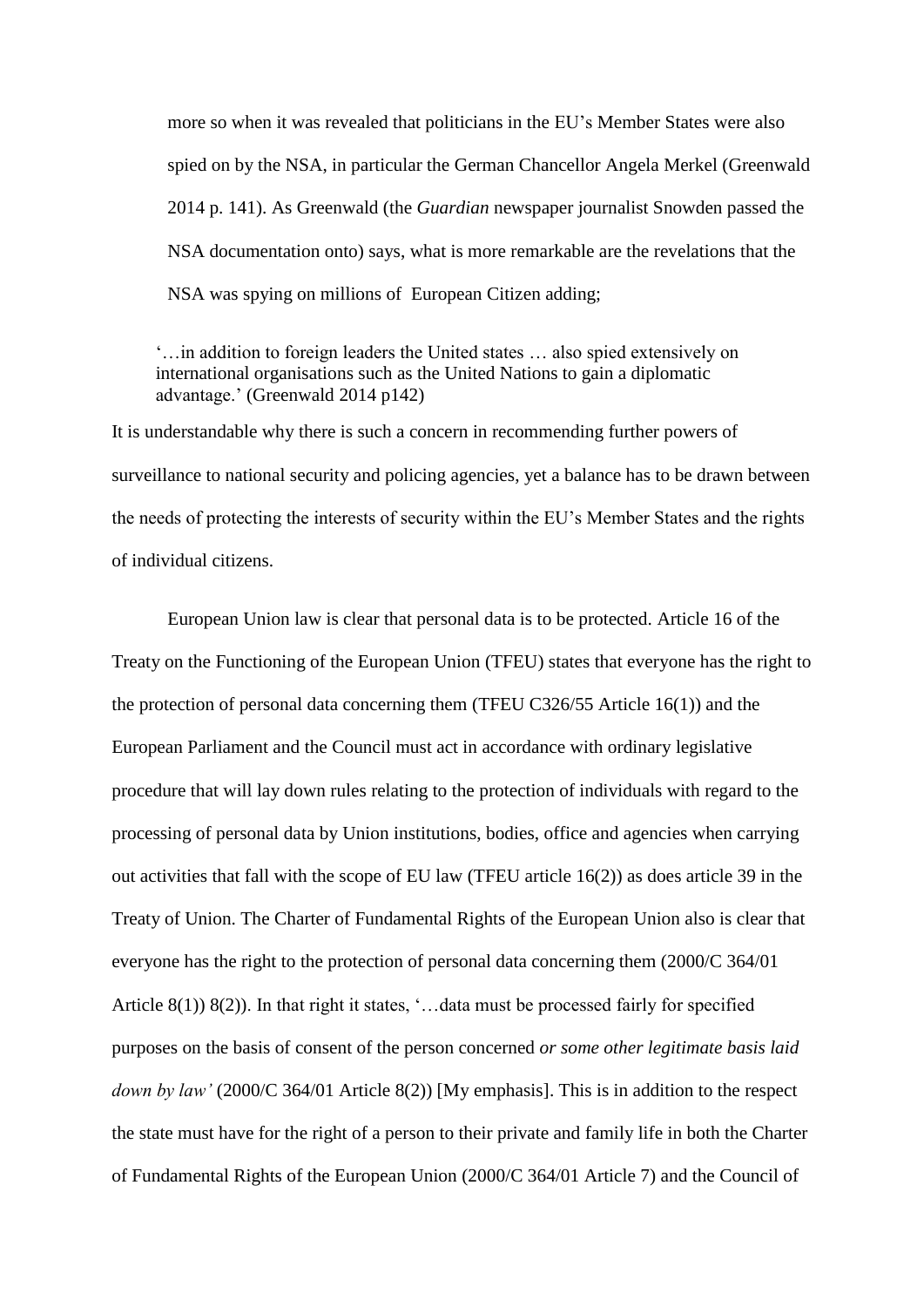Europe's European Convention of Human Rights (ECHR) (Article 8). Article 8 of the ECHR does allow for the state to interfere with the right to privacy where it is under an act proscribed by law and it is necessary in democratic state when it is in the interests of national security or to prevent crime or disorder.

These projections are upheld in the agreements the European Union has with the United States regarding the transfer of PNR (Agreement between the United States of America and the European Union on the use and transfer of Passenger Name records to the United States Department of Homeland Security 17434/11) and the agreement with Australia of PNR data (Agreement between the European Union and Australia on the processing and transfer of Passenger name records (PNR) data by air carriers to the Australian Customs and Border Protection Service 10093/11). In the agreement between the US and the EU it states the US will confirm that effective administrative, civil and criminal enforcement measures are available under US law for privacy incidents and the US Department of Homeland Security will take disciplinary action against persons responsible for inappropriate use of the privacy conditions (17434/11 article 5(6)). It also says in the agreement that the Department of Homeland Security will inform the relevant EU authorities of cases of privacy incidents involving PNR of EU citizens (17434/11 article 5(4)). Similar provisions relating to data security and integrity also are present in the agreement between the EU and Australia (10093/11 article 9) including the separate storing of EU citizens' PNR data and it is only stored for the purpose of matching with intelligence data Australian authorities have on persons suspected of being involved in terrorism or serious crime (10093/11 article 9(1)(a)). The EU has understandably taken a strict approach as to how intelligence and citizens' personal data is handled and dealt with by state authorities as provided in the European Commission's overview of information management (Communication from the Commission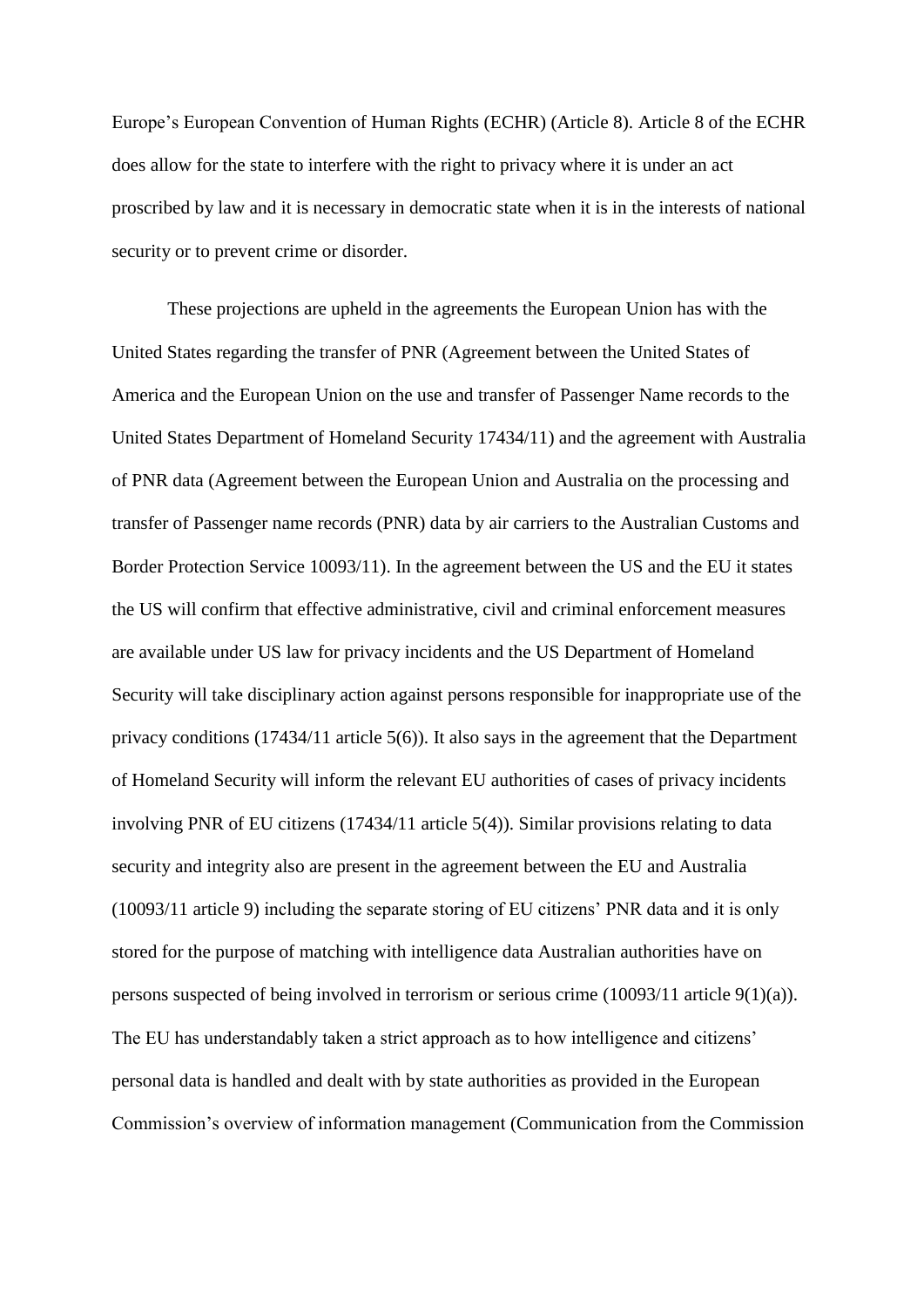to the European Parliament and Council: Overview of information management in the area of freedom, security and justice COM(2010)385 final) which concludes saying:

'Adopting … a principled approach to policy development and evaluation is expected to enhance the coherence and effectiveness of current and future instruments in a manner that fully respects fundamental rights.' (Communication from the Commission to the European Parliament and Council: Overview of information management in the area of freedom, security and justice COM(2010)385 final, p.28)

This is seen in the current Directive regarding the processing of personal data by competent authorities for the purposes of prevention, investigation, detection or prosecution of criminal offences (Directive of the European Parliament and of the Council on the protection of individuals data 2012/0010 (COD)) that is expected to be introduced in 2016.

5. *New EU Data Protection Regulation and Directive -* The EU was looking to amend

the data protection provisions it currently has in place prior to the Snowden revelations, however the EU is looking to introduce changes to take effect by 2016 at the latest that will tighten up EU citizens' data protection, in particular regarding data exchange with third countries. The two pieces of legislation proposed are:

- 1. Personal data protection regulation: processing and free movement of data (General Data Protection Regulation) 2012/0011 COD;
- 2. Personal data protection directive: processing of data for the purposes of prevention, investigation, detection or prosecution of criminal offences or execution of criminal penalties and free movement of data, 2012/0010 COD

The regulation will have an impact in the private sector as businesses will have to set up new processes to facilitate the rights of citizens to access information held on them. Regarding the directive the transfer of data to a third country/international organisation will only occur if it is for the same purpose as the directive and that organisation is a public authority in a state that provides a proper level of data protection within a country where appropriate safeguards are established in a legally binding instrument (article 33).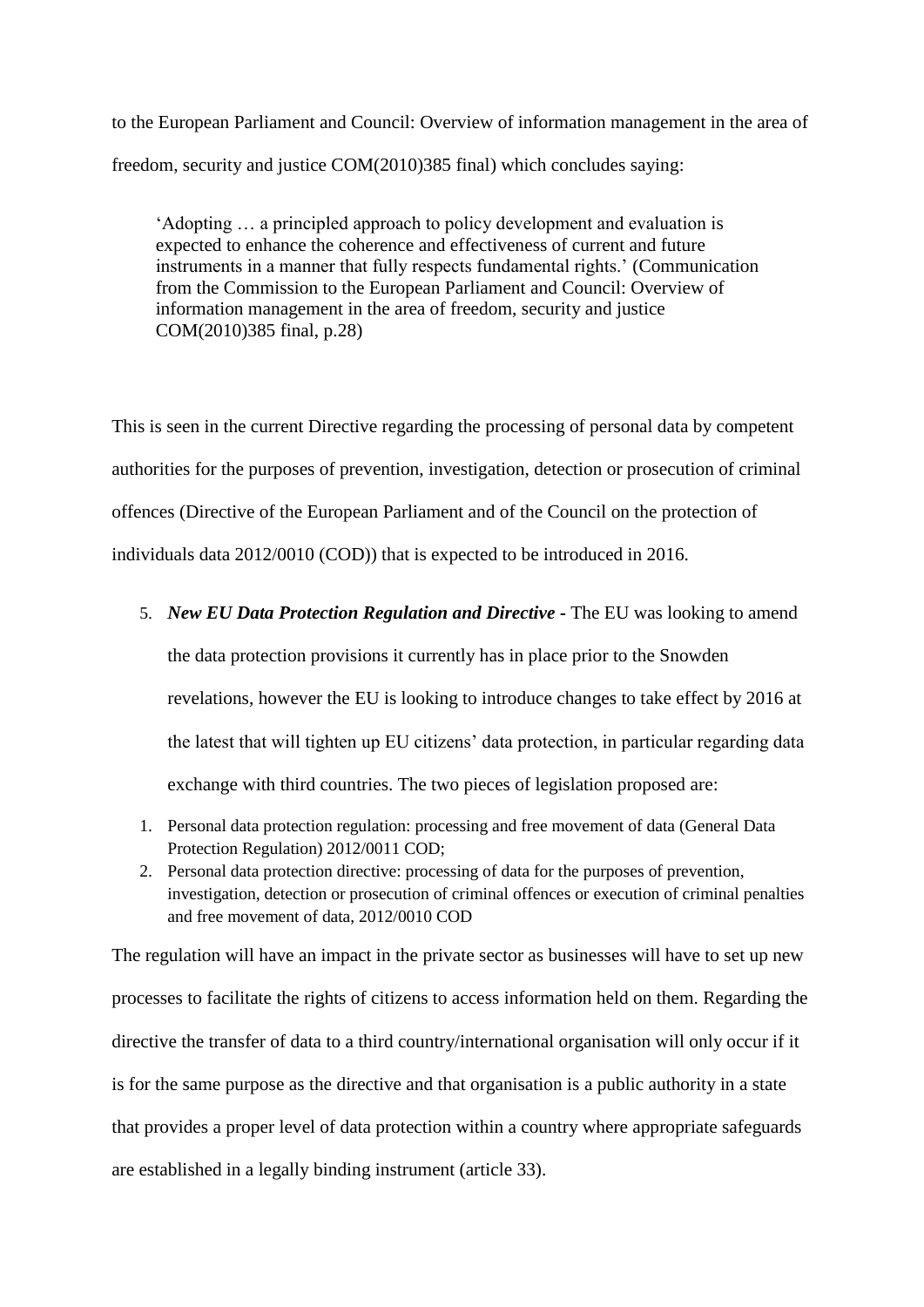Post the January 2015 terrorism events in Europe, the EU's Justice and Home Affairs Commission has brought back on the EU's legislative agenda a proposal for blanket coalition and storage of passenger name record data for up to five years on all records of passengers flying in and out of Europe. It is not a given that the plans will become legislation in the EU as the vice-chairman of the European Parliament's civil liberties committee, Jan Philip Albrecht sees the plans as an affront, in particular to the EU's main court, the European Court of Justice decision in *Google Spain SL, Google Inc. v Agencia Espanola de Prrteccion de Datos (APED)* Case C-131/12, which held in 2014 that data retention without any link to risk or suspicion is not proportionate. For Albrecht a plan to blanketly retain all passenger data would be open to a breach of fundamental rights would be open to a breach of fundamental rights (Travis 2015).

6. *A Proposed New Version of a PNR Directive -* While the Directive 2012/0010 (COD) is expansive in its coverage of criminal activity it is submitted that a separate directive is required to deal with the transfer of PNR. andBuilding on the 2011 draft PNR Directive, a new draft text on an EU system for the use of PNR data was tabled by lead Member of the European Parliament (MEP), Timothy Kirkhope (ECR, UK) that was discussed in the LIBE Committee on 26 February 2015. An evaluation of the necessity and proportionality of the proposal in the face of current security threats, its scope (list of offences covered), retention periods, the inclusion or exclusion of intra-EU flights, the connection with the on-going data protection reform, as well as the consequences of the EU Court of Justice judgement annulling the 2006 data retention directive, were among the issues discussed by MEPs. The 2011 Commission proposal would require more systematic collection, use and retention of PNR data on passengers taking "international" flights (those entering the EU from, or leaving it for,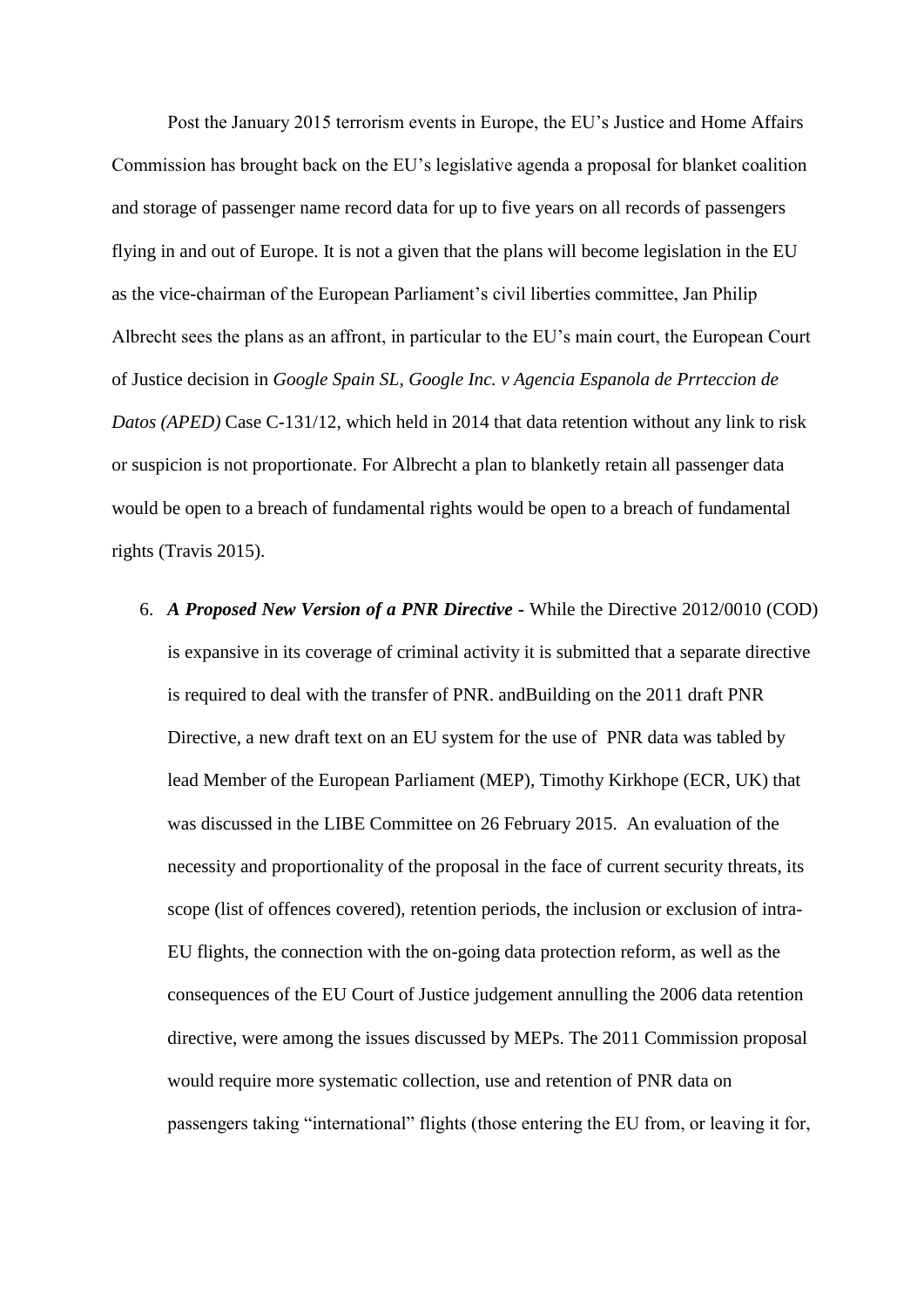a third country), and would therefore have an impact on the rights to privacy and data

protection.

The changes proposed by Timothy Kirkhope in the revised draft report include:

1. The scope of the proposal is narrowed to cover terror offences and serious "transnational" crime (the list of specific offences includes, for instance, trafficking in human beings, child pornography, trafficking in weapons, munitions and explosives);

2. Sensitive data to be permanently deleted no later than 30 days from the last receipt of PNR containing such data by competent authorities. Other data will continue to be masked after 30 days;

3. The inclusion of intra-EU flights (not initially included by the Commission, but the Council of the European Union favours the inclusion of internal EU flights);

4. 100% coverage of flights (the Commission text proposed to reach 100% coverage of international flights in gradual steps);

5. Access to the PNR data continues to be allowed for five years for terrorism, but is reduced to four years for serious crime;

6. Each EU member state should appoint a data protection supervisory officer;

7. Persons who operate security controls, who access and analyse the PNR data, and operate the data logs, must be security cleared, and security trained;

8. References are made in the text to the EU Court of Justice judgment on data retention and to the current EU data protection rules; and,

9. The period for member states to transpose the directive is extended from two to three years (given the specific technological and structural demands of setting up an EU PNR system for each member state).

In addition to Kirkhope's it is submitted that consideration be given to the following

points:

- 1. Any amended Directive is solely related to terrorism investigations;
- 2. The Directive only applies to targeted flights to and from states that border or are terrorist conflict zones;
- 3. The PNR data is only held by competent authorities (who would be Member States' national security agencies and Counter-Terrorism Policing Departments);
- 4. Requests for PNR data on applicable flights is carried out through and by Europol on behalf of the respective Member State competent authority requesting the data;
- 5. It is necessary that all Member States collect, process and exchange PNR data to avoid security gaps as this will contribute towards the security of the EU;
- 6. All PNR data is handled in accordance with the provisions of Article 8 of the Charter of Fundamental Rights of the European Union, Article 16 of the Treaty on the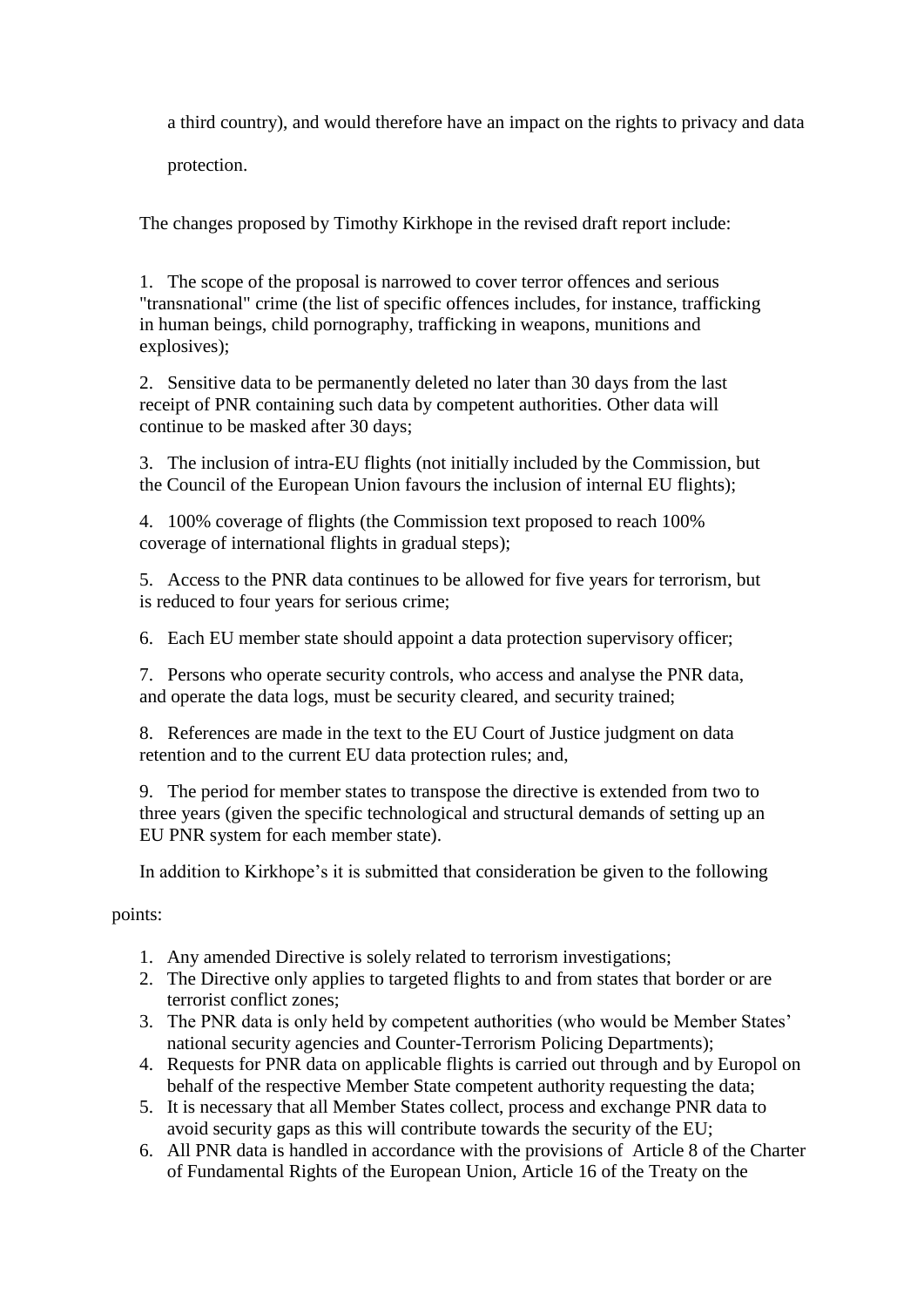Functioning of the European Union and article 39 treaty for Union along with article 8 ECHR;

7. The data is pulled from the PNR data solely for matching purposes in relation to terrorism intelligence already in the possession of the Member States' competent authorities. The data cannot be requested for sole purpose offender profiling, thereby preventing data mining.

In addition to these suggestions, the sections referring to serious crime is omitted

and by targeting terrorist conflict zones this reduces the concern over data mining

by Member States' competent authorities. The main aim of counter-terrorism

investigations is to prevent terrorist acts from happening and ensuring that EU

Member States' citizens are safe. Such a proposal would enhance this capability.

## **Key Acts**

None

## **Key Subordinate Legislation**

European Convention on Human Rights

## **Key Quasi-legislation**

None

## **Key European Union Legislation**

Directive of the European Parliament and of the Council on the protection of individuals with regard to the processing of personal data by competent authorities for the purposes of prevention, investigation, detection or prosecution of criminal offences or the execution of criminal penalties and the free movement of such data 2012/0010 (COD)

Directive on Passenger Name Records 2011/0023

Framework Decision on the protection of personal data processed in the framework of police and judicial cooperation in criminal matters FD 2008/977/JHA

The Charter of Fundamental Rights of the European Union 2000/C 364/01

Treaty of the European Union 1992

Treaty on the Functioning of the European Union TFEU C326/55